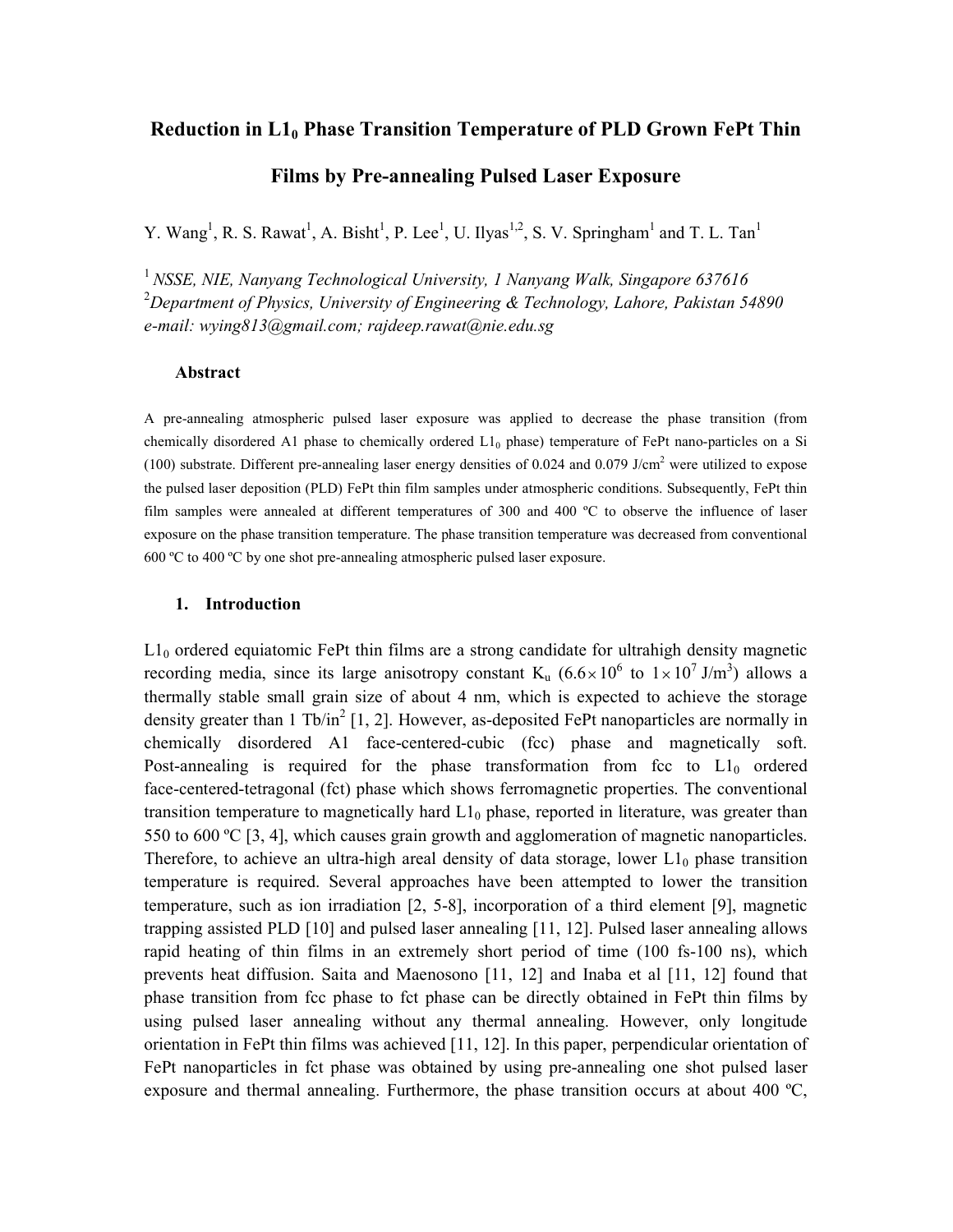which is about 150 to 200  $^{\circ}$ C lower than the normally required thermal annealing temperature  $(550 \text{ to } 600 \text{ °C})$ .

# **2. Experiments**

PLD has been employed for the synthesis of FePt thin films in vacuum (with an operating pressure better than  $5 \times 10^{-6}$  mbar) at room temperature. A continuum Nd: YAG laser (532nm, 10 Hz, 10 ns, 26 mJ and 42.71 J/cm<sup>2</sup>) was focused on FePt (50:50 at%, 99.99%) target disc to ablate the material which was deposited on rotating Si substrates placed in front of it. After FePt thin films deposition by PLD, pre-annealing pulsed laser exposure was carried out using Continuum Surelite II-10 Nd:YAG laser (532nm, 10Hz, 1 shot) at different energy densities of 0.024 and 0.079 J/cm<sup>2</sup>. The detailed experimental setup for pulsed laser exposure is shown in *Figure 1*. Lens1 and Lens2 were employed to expand the beam size in order to decrease the laser energy density to a value lower than the ablation threshold  $(1 \text{ to } 2 \text{ J/cm}^2)$  [13] of FePt and also to cover the entire surface of the sample being exposed. An aperture was applied to select a more uniform part of the laser beam for exposure.



*Figure 1. Schematic diagram of pre-annealing laser exposure setup*

The thin film samples were exposed to only one laser shot at the given laser areal energy density. The laser exposed samples were then annealed to different temperatures of 300 and 400 ºC and maintained at that temperature for 1 h in atmosphere before cooling down naturally.

The thickness (96 $\pm$  3 nm) and composition (44.5 at% Fe and 55.5 at% Pt) of as-deposited FePt thin films were estimated from JOEL JSM-6700F Field Emission Scanning Electron Microscope (FESEM) coupled with Oxford Instrument's Energy Dispersive X-ray (EDX) spectrometer. The structural properties of thin films were analyzed by using SIEMENS D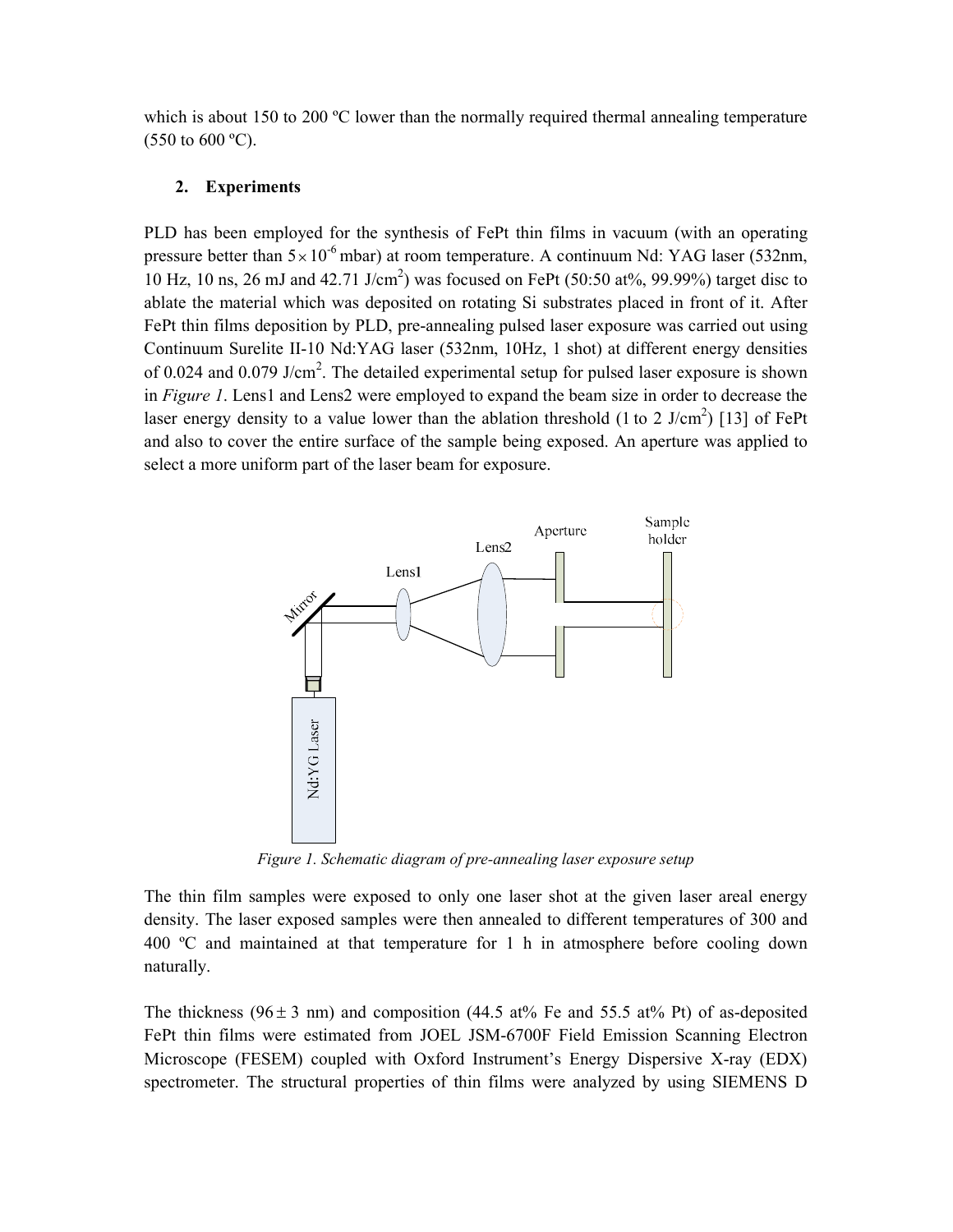5005 Cu K<sub>a</sub> (1.5406 Å) X-ray diffractometer (XRD). Magneto-optical Kerr effect (MOKE) magnetometer was applied to analyze the magnetic properties of thin films.

#### **3. Results and Discussion**

The X-ray diffraction (XRD) patterns are shown in *Figure* 2 to investigate the effect of pre-annealing laser exposure of different energy densities on the phase transition temperature.



*Figure* 2 *XRD patterns of samples exposure at various laser energy densities and annealed at various temperatures of 300 and 400 ºC.* 

TABLE I X-ray peak intensities and crystallite size for FePt without laser exposure and with laser exposure with energy densities of 0.024 and 0.079 J/cm<sup>2</sup> at annealing temperature of 400 °C.

| Laser                  | Exposure | Energy | $I_{(001)}/I_{(111)}$ | $I_{(001)}/I_{(002)}$ | Crystallite Size |  |
|------------------------|----------|--------|-----------------------|-----------------------|------------------|--|
| Density $(J/cm2)$      |          |        |                       |                       | (nm)             |  |
| Without Laser Exposure |          |        |                       | U                     | 9.84             |  |
| 0.024                  |          |        | 0.501                 | 2.05                  | 10.66            |  |
| 0.079                  |          |        | 0.584                 | 1.04                  | 7.70             |  |

The samples, either with or without laser exposure, exhibit the fcc phase with a single broad peak of (111) at about 41º after post-annealing at 300 ºC. When the annealing temperature was increased to 400 °C, more peaks, like (001) and (002), appear on the XRD patterns of the samples with laser exposure in comparison to the sample without laser exposure, indicating a lower annealing temperature of the phase transition from low  $K<sub>u</sub>$  fcc phase to high  $K<sub>u</sub>$  fct phase. The appearance of (001) peak indicates that the FePt nanoparticles have been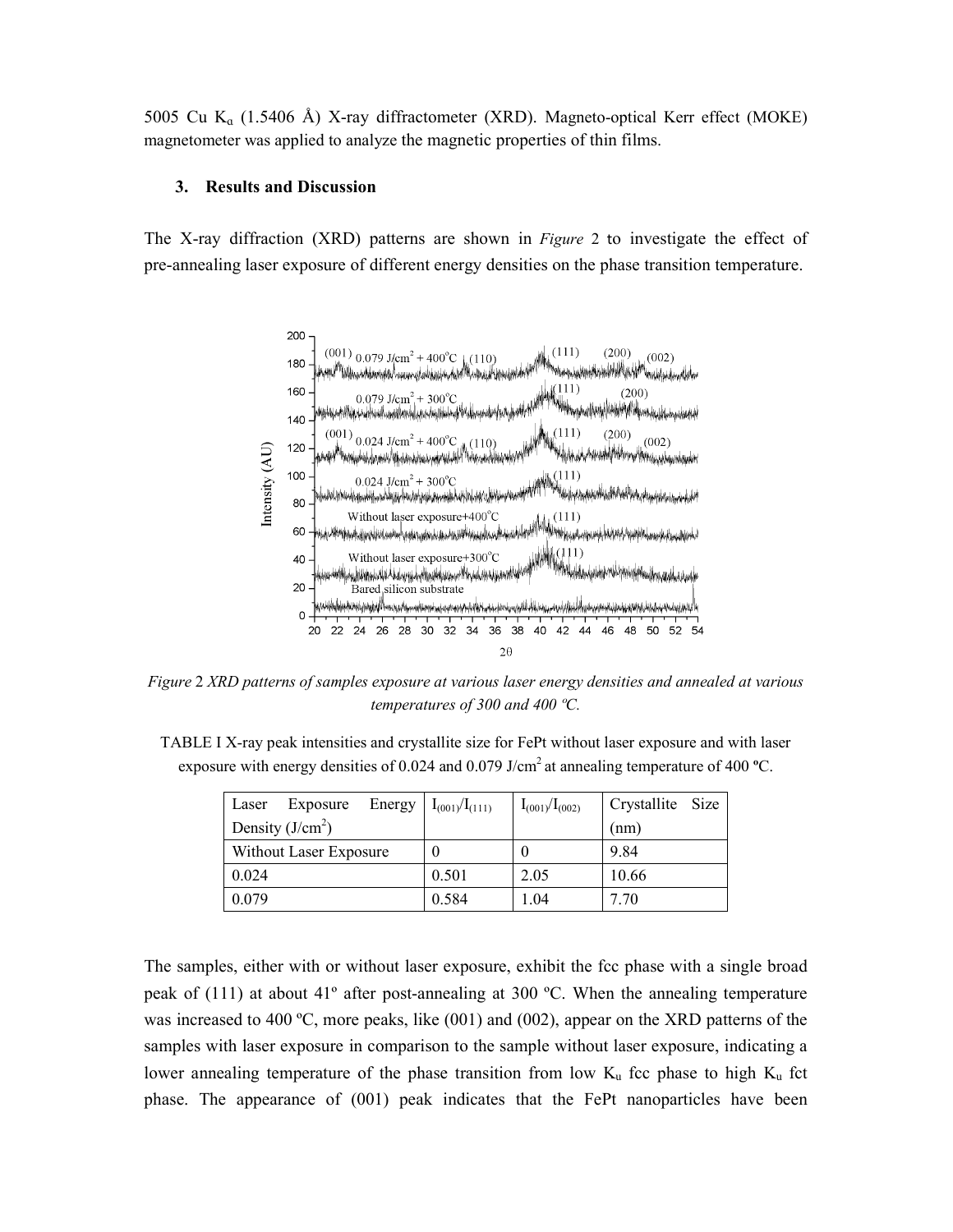converted to chemically ordered fct phase, because the intensity ratio,  $I_{(001)}/I_{(111)}$ , is larger than0.5 for the fct phase FePt but zero for the fcc phase FePt (refer to TABLE **I**) as the (001) diffraction peak is not observed. The order parameter, which is calculated from the ratio of the x-ray peak intensities of (001) and (002) peaks, ranges from 0 for the chemically disordered fcc phase to 1 for the fully ordered  $L1_0$  fct phase and can be used to measure the long range  $L1<sub>0</sub>$  order. The estimated order parameters with laser exposure also indicates that laser exposure induces the phase transition from fcc to fct at a lower temperature (refer to TABLE **I**). Moreover, the average crystallite size of FePt, calculated by the Scherrer formula, is estimated and shown in TABLE **I**. The small difference between the average crystallite size of the laser exposure samples and that of without laser exposure samples indicates that laser exposure has small influence on grain growth, which is useful for its application in ultrahigh data storage. Thus, XRD patterns indicate a decreased phase transition temperature for FePt due to pre-annealing pulsed laser exposure.



*Figure 3 Representative in-plane hysteresis loops of as-deposited (solid line) and pre-annealing pulsed laser exposed (dash line: 0.024 J/cm<sup>2</sup> ) samples without post-annealing.* 

*Figure 3* shows the representative in-plane hysteresis loops, obtained using MOKE magnetometer, of as-deposited and pre-annealing pulsed laser exposed  $(0.024 \text{ J/cm}^2, 1 \text{ shot})$ FePt thin films. It can be seen that the coercivity of the sample increased from 13.32 kA/m to 40.00 kA/m after one shot laser exposure. The hysteresis loops of FePt thin films exposed with energy density of  $0.079$  J/cm<sup>2</sup> also showed an increased coercivity in comparison to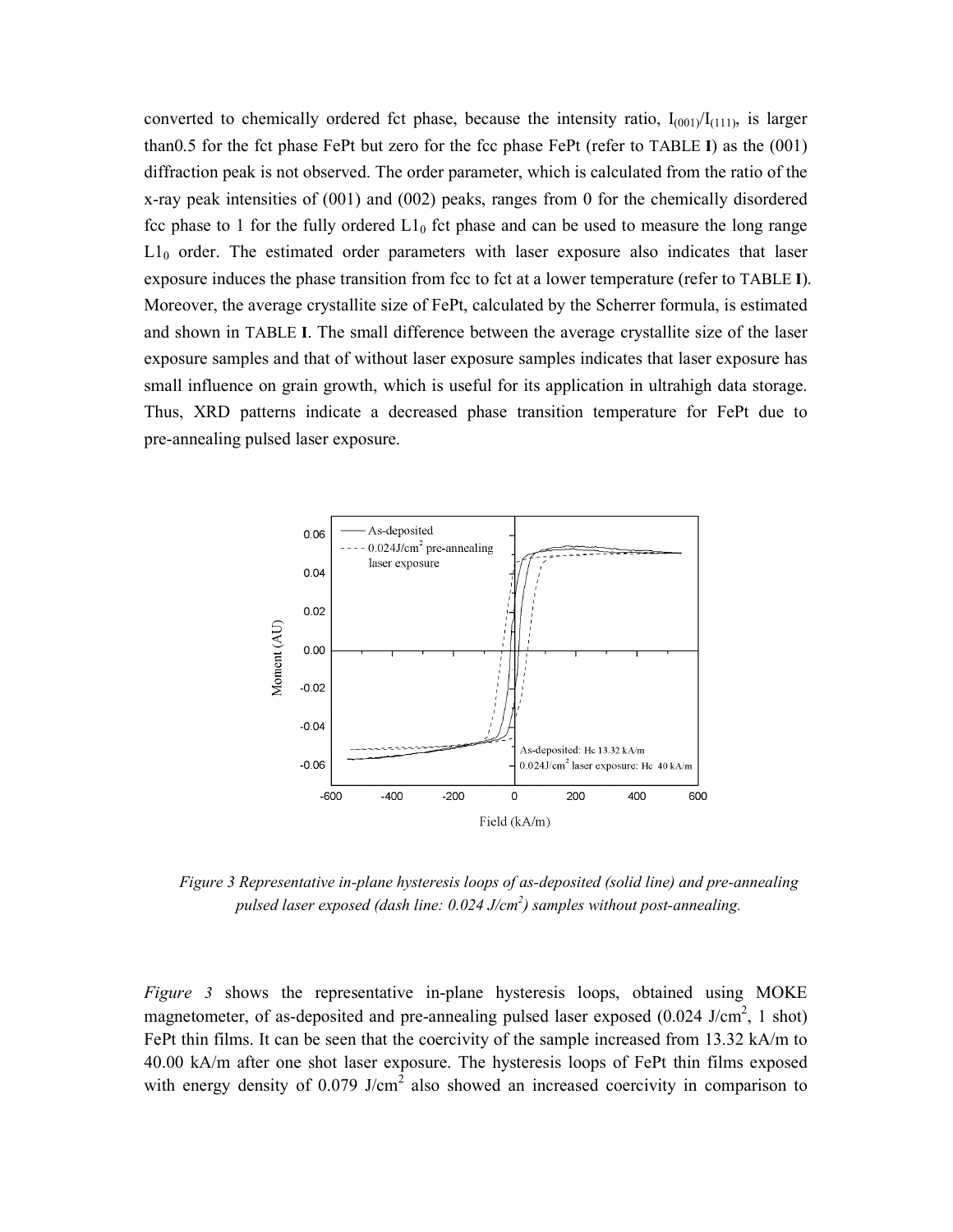as-deposited FePt thin films. The increased coercivity is due to the phase transition from low  $K_u$  fcc phase to high  $K_u$  fct phase. This indicates that pulsed laser exposure improves the hard magnetic characteristics of FePt thin films and decreases the post-annealing phase transition temperature.

## **4. Conclusion**

A pre-annealing pulsed laser exposure process is applied on FePt thin films, synthesized by PLD, with an aim to lower the phase transition temperature from soft (fcc) to hard (fct) magnetic phase. It was observed that pre-annealing laser exposure can lower down the annealing temperature from about 600 °C to 400 °C to induce  $L1_0$  ordered fct phase transition from chemically disordered A1 fcc phase of FePt thin films. The pre-annealing laser exposure has been found to improve the magnetic properties of FePt thin flims, indicating its possible application in ultrahigh data storage. The positive influence of pre-annealing laser exposure on phase transition temperature and magnetic properties of FePt thin films also indicates the possible potential applications of laser interference to directly produce two dimensional arrays of high  $K_u$  fct FePt nanoparticles for data storage. To conclude, pre-annealing pulsed laser exposure can be used to minimize the undesirable annealing effects of grain growth by lowering down the phase transition temperature of FePt thin films.

## **Acknowledgement**

The authors are grateful to the National Institute of Education/Nanyang Technological University, Singapore, for providing the research facilities. One of us, Ying Wang, would like to thank Nanyang Technological University, Singapore, for providing the research scholarship.

## **References**

[1] Weller, D., et al., "High  $K_u$  materials approach to 100 Gbits/in<sup>2</sup>", IEEE Transactions on Magnetics, 36/1 (2000) 10-15.

[2] Lin, J. J., et al., "FePt nanoparticle formation with lower phase transition temperature by single shot plasma focus ion irradiation", Journal of Physics D-Applied Physics, 41/13 (2008) 135213.

[3] Luo, C. P., et al., "FePt:SiO<sub>2</sub> granular thin film for high density magnetic recording", Journal of Applied Physics, 87/9 (2000) 6941-6943.

[4] Sun, S. H., et al., "Monodisperse FePt nanoparticles and ferromagnetic FePt nanocrystal superlattices", Science, 287/5460 (2000) 1989-1992.

[5] Lai, C. H., et al., "Ion-irradiation-induced direct ordering of L1<sub>0</sub> FePt phase", Applied Physics Letters, 83/22 (2003) 4550-4552.

[6] Wiedwald, U., et al., "Lowering of the  $L1_0$  ordering temperature of FePt nanoparticles by He<sup>+</sup> ion irradiation", Applied Physics Letters, 90/6 (2007) 062508.

[7] Ravelosona, D., et al., "Chemical order induced by ion irradiation in FePt (001) films", Applied Physics Letters, 76/2 (2000) 236-238.